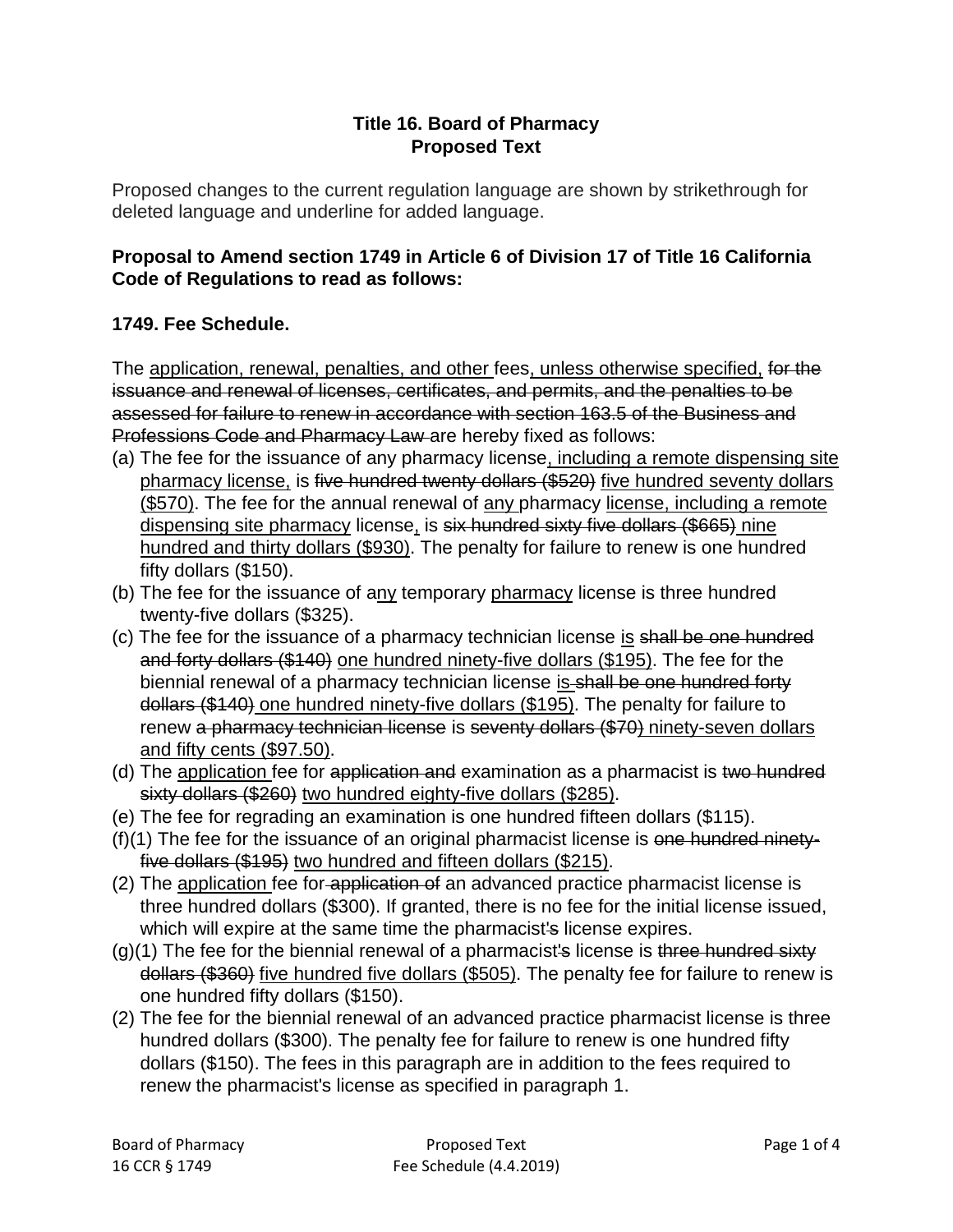- (h) The fee for the issuance or renewal of a wholesaler or third-party logistics provider license is seven hundred eighty dollars (\$780) eight hundred twenty dollars (\$820). The fee for the annual renewal of a wholesaler or third-party logistics provider license is eight hundred twenty dollars (\$820).The penalty for failure to renew is one hundred fifty dollars (\$150). The fee for a temporary wholesaler or third-party logistics provider license is seven hundred fifteen dollars (\$715).
- (i) The fee for the issuance of a hypodermic license is one hundred seventy dollars  $( $$170$ )$ -two hundred forty dollars (\$240). The fee for the annual renewal of a hypodermic needle license is two hundred eighty dollars (\$200) (\$280). The penalty for failure to renew is one hundred forty dollars (\$100) (\$140).
- (i) The fee for the issuance of a license as a designated representative license pursuant to Section 4053 of the Business and Professions Code, or a designated representative-3PL license pursuant to Section 4053.1 of the Business and Professions Code, or a designated representative-reverse distributor license pursuant to Section 4053.2 of the Business and Professions Code, is one hundred fifty dollars (\$150) two hundred ten dollars (\$210). The fee for the annual renewal of a license as a designated representative, or designated representative-3PL, or a designated representative-reverse distributor is shall be two hundred and fifteen dollars (\$215) three hundred dollars (\$300). The penalty for failure to renew is one hundred seven dollars and fifty cents (\$107.50) one hundred fifty dollars (\$150).
- (k) The application fee for the application or renewal of a license as a nonresident wholesaler or nonresident third-party logistics provider is seven hundred eighty dollars (\$780) eight hundred twenty dollars (\$820). The fee for the annual renewal of a nonresident wholesaler or nonresident third-party logistics provider is eight hundred twenty dollars (\$820). The penalty for failure to renew is one hundred fifty dollars (\$150). The fee for a nonresident wholesaler or nonresident third-party logistics provider temporary license is seven hundred fifteen dollars (\$715).
- (*l*) The fee for an intern pharmacist license is one hundred sixty-five dollars (\$165) two hundred thirty dollars (\$230). The fee for transfer of intern hours or verification of licensure to another state is thirty dollars (\$30).
- (m) The fee for the reissuance of any permit, license, or certificate, or renewal thereof, which must be reissued because of change in the information, other than name change, is one hundred thirty dollars (\$100) (\$130).
- (n) The fee for the reissuance of any license that has been lost or destroyed or reissued due to a name change is forty-five dollars (\$45).
- (o) The fee for evaluation of continuing education courses for accreditation is forty dollars (\$40) for each hour of accreditation requested.
- (p) The fee for the issuance of a clinic license is five hundred twenty dollars  $(\$520)$  five hundred seventy dollars (\$570). The fee for the annual renewal of a clinic license is three hundred twenty-five dollars (\$325) three hundred sixty dollars (\$360). The penalty for failure to renew is one hundred fifty dollars (\$150).
- (q) The fee for the issuance of a nongovernmental license to compound sterile drug products-preparations or a hospital satellite compounding pharmacy license is one thousand six hundred forty-five dollars (\$1,645) two thousand three hundred five dollars (\$2,305). The fee for the annual renewal of a nongovernmental license to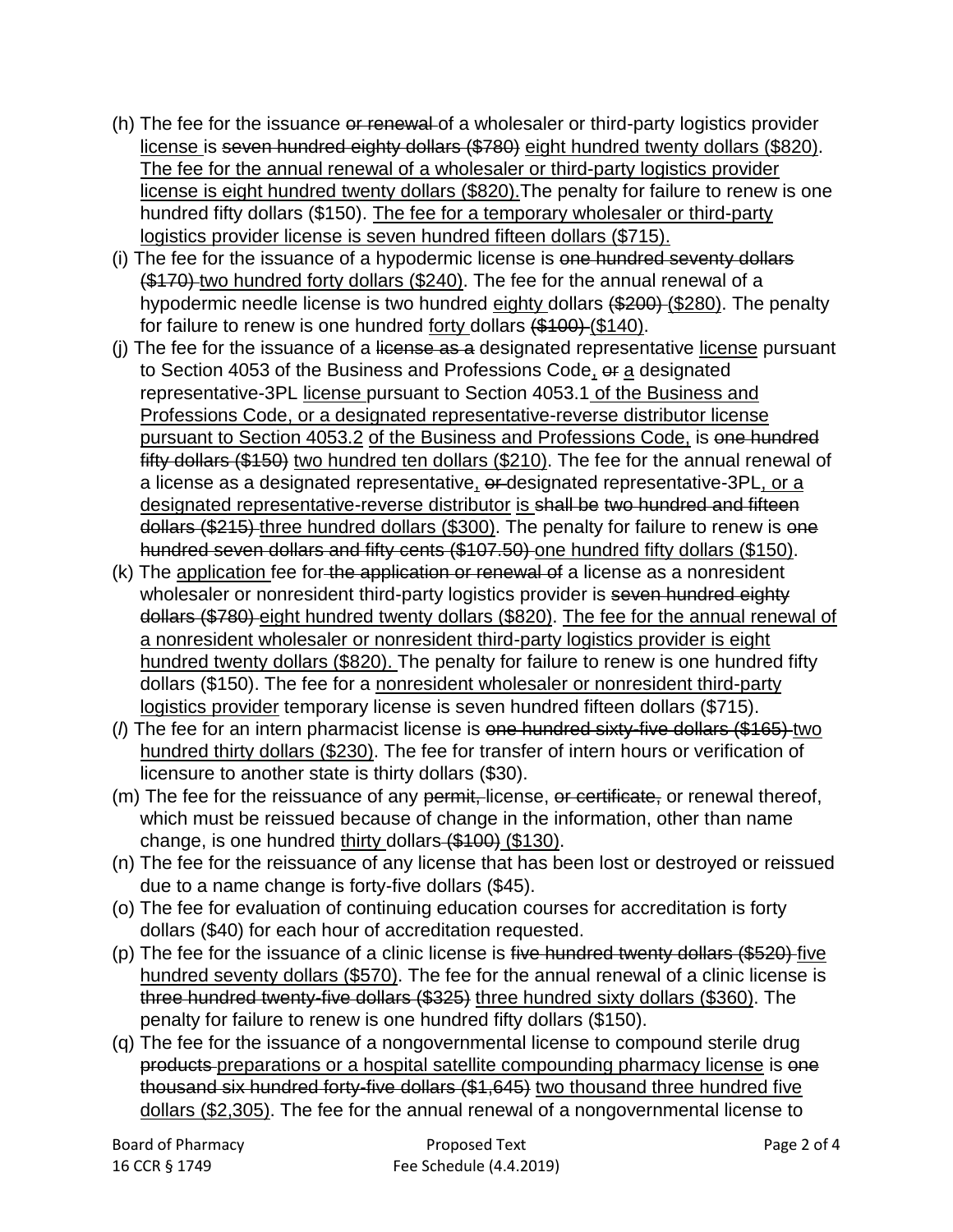compound sterile drug productspreparations or a hospital satellite compounding pharmacy license is one thousand three hundred twenty-five dollars (\$1,325) one thousand eight hundred fifty-five dollars (\$1,855). The penalty for failure to renew a nongovernmental license to compound sterile drug preparations or a hospital satellite compounding pharmacy license is one hundred fifty dollars (\$150). The fee for a nongovernmental temporary license to compound sterile drug preparations or a hospital satellite compounding pharmacy temporary license is five hundred fifty dollars (\$550) seven hundred fifteen dollars (\$715).

- (r) The fee for the issuance of a nonresident sterile compounding pharmacy is two thousand three hundred eighty dollars (\$2,380) three thousand three hundred thirtyfive dollars (\$3,335). The fee for the annual renewal of nonresident sterile compounding pharmacy license is two thousand two hundred seventy dollars  $( $\frac{270}{2}$ )$  three thousand one hundred eighty dollars (\$3,180). The penalty for failure to renew is one hundred fifty dollars (\$150). The fee for a temporary nonresident sterile compounding pharmacy license is five hundred fifty dollars (\$550) seven hundred fifteen dollars (\$715).
- (s) The fee for the issuance of a license as a designated representative for a veterinary food-animal drug retailer is one hundred fifty dollars (\$150) two hundred ten dollars (\$210). The fee for the annual renewal of a license as a designated representative for a veterinary food-animal drug retailer is two hundred fifteen dollars (\$215) three hundred dollars (\$300). The penalty for failure to renew is one hundred seven dollars and fifty cents (\$107.50) one hundred fifty dollars (\$150).
- (t) The fee for a veterinary food-animal drug retailer license is four hundred and thirtyfive dollars (\$435) six hundred ten dollars (\$610). The application fee for the annual renewal for a veterinary food-animal drug retailer is three hundred thirty dollars (\$330) four hundred sixty dollars (\$460). The fee for the issuance of a veterinary food-animal drug retailer temporary license is two hundred and fifty dollars (\$250). The penalty for failure to renew is one hundred fifty dollars (\$150).
- (u) The fee for the issuance of a retired pharmacist license shall be forty-five dollars (\$45).
- (v) The fee for the issuance of a centralized hospital packaging pharmacy license is eight hundred twenty dollars (\$820) one thousand one hundred fifty dollars (\$1,150). The fee for the annual renewal fee for of a centralized hospital packaging pharmacy license is eight hundred five dollars (\$805) one thousand one hundred twenty five dollars (\$1,125). The penalty for failure to renew is one hundred fifty dollars (\$150).
- (w) The fee for the issuance of an outsourcing facility license is two thousand two hundred seventy dollars (\$2,270) three thousand one hundred eighty dollars (\$3,180). The annual renewal fee for the annual renewal of an outsourcing facility is one thousand three hundred twenty-five dollars (\$1,325) one thousand eight hundred fifty-five dollars (\$1,855). The penalty for failure to renew is one hundred fifty dollars (\$150). The fee for an temporary outsourcing facility temporary license is seven hundred fifteen dollars (\$715).
- (x) The fee for the issuance of a nonresident outsourcing facility license is two thousand three hundred eighty dollars (\$2,380) three thousand three hundred thirty-five dollars  $($3,335)$ . The fee for the annual renewal fee for of a nonresident outsourcing facility